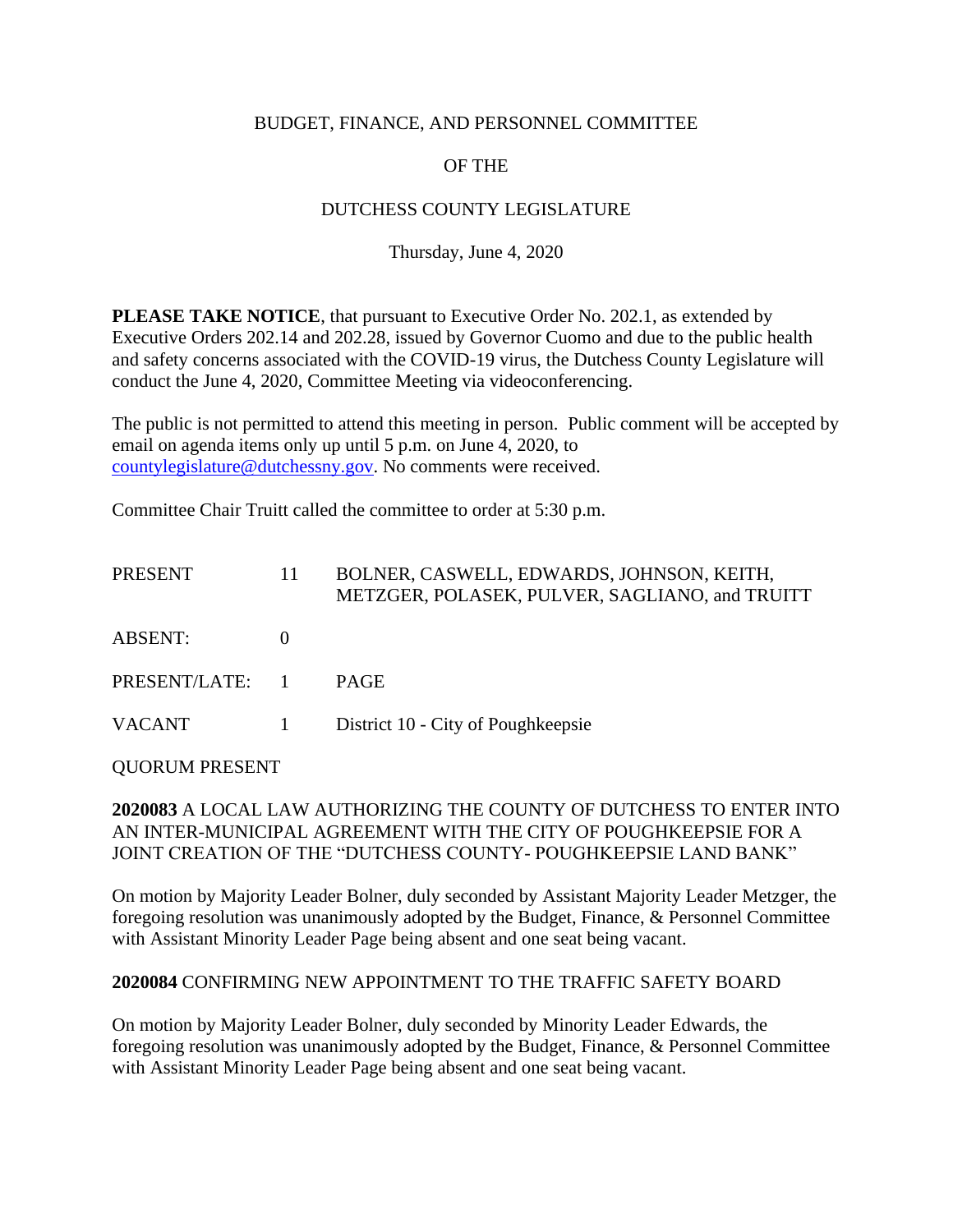#### **2020085** CONFIRMING REAPPOINTMENTS TO THE DUTCHESS COUNTY BOARD OF ETHICS

On motion by Majority Leader Bolner, duly seconded by Assistant Majority Leader Metzger, the foregoing resolution was unanimously adopted by the Budget, Finance, & Personnel Committee with Assistant Minority Leader Page being absent and one seat being vacant.

#### **2020086** APPOINTMENT TO THE DUTCHESS COUNTY BOARD OF HEALTH

On motion by Majority Leader Bolner, duly seconded by Minority Leader Edwards, the foregoing resolution was unanimously adopted by the Budget, Finance, & Personnel Committee with Assistant Minority Leader Page being absent and one seat being vacant.

### **2020087** ESTABLISHING STANDARD WORKDAY FOR ELECTED AND APPOINTED OFFICIALS EFFECTIVE JANUARY 2020

On motion by Majority Leader Bolner, duly seconded by Assistant Majority Leader Metzger, the foregoing resolution was unanimously adopted by the Budget, Finance, & Personnel Committee with Assistant Minority Leader Page being absent and one seat being vacant.

## **2020088** ESTABLISHING WORDING FOR REFERENDUM PROPOSITION RELATIVE TO AMENDING ARTICLE II OF THE DUTCHESS COUNTY CHARTER TO ESTABLISH AN INDEPENDENT REAPPORTIONMENT COMMISSION

On motion by Majority Leader Bolner, duly seconded by Minority Leader Edwards, the foregoing resolution was unanimously adopted by the Budget, Finance, & Personnel Committee with Assistant Minority Leader Page being absent and one seat being vacant.

**2020089** ESTABLISHING A PUBLIC HEARING PURSUANT TO AGRICULTURE AND MARKET LAW SECTION 303-b, TO CONSIDER RECOMMENDATIONS OF THE AGRICULTURE AND FARMLAND PROTECTION BOARD TO CONSIDER REQUESTS THAT PROPERTY OWNERS BE INCLUDED WITHIN DUTCHESS COUNTY CERTIFIED AGRICULTURE DISTRICTS 20, 21, 22, AND 23

On motion by Majority Leader Bolner, duly seconded by Assistant Majority Leader Metzger, the foregoing resolution was unanimously adopted by the Budget, Finance, & Personnel Committee with Assistant Minority Leader Page being absent and one seat being vacant.

#### **2020090** SETTING PUBLIC HEARING FOR DUTCHESS COMMUNITY COLLEGE BUDGET FOR JULY 13, 2020

On motion by Majority Leader Bolner, duly seconded by Minority Leader Edwards, the foregoing resolution was unanimously adopted by the Budget, Finance, & Personnel Committee with Assistant Minority Leader Page being absent and one seat being vacant.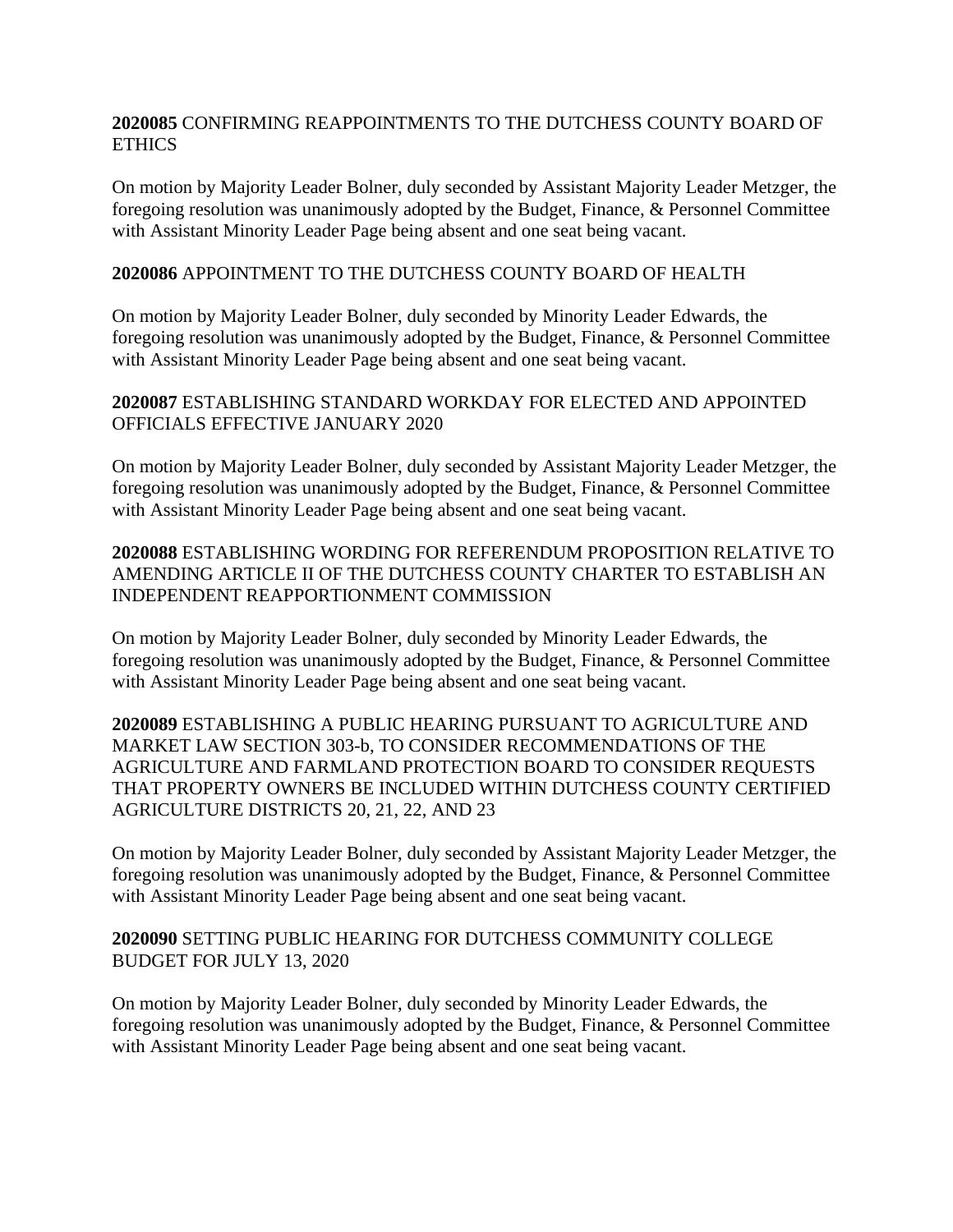### **2020091** SETTING A PUBLIC HEARING IN CONNECTION WITH THE ESTABLISHMENT OF ZONE OF ASSESSMENT "Z" IN DUTCHESS COUNTY WATER DISTRICT LOCATED IN THE TOWN OF HYDE PARK

On motion by Majority Leader Bolner, duly seconded by Assistant Majority Leader Metzger, the foregoing resolution was unanimously adopted by the Budget, Finance, & Personnel Committee with Assistant Minority Leader Page being absent and one seat being vacant.

**2020092 - 2020096** QUIT CLAIM DEEDS, PROPERTIES IN THE TOWNS OF:

## DOVER, EAST FISHKILL (2), HYDE PARK, WAPPINGER

On motion by Majority Leader Bolner, duly seconded by Assistant Majority Leader Metzger, the foregoing resolution was unanimously adopted by the Budget, Finance, & Personnel Committee with Assistant Minority Leader Page being absent and one seat being vacant.

**2020097** AUTHORIZATION TO ACQUIRE A FEE ACQUISITION FROM 87 WILLOW VALE ROAD, LLC., IN CONNECTION WITH THE REPLACEMENT OF BRIDGE PP-5, LOCATED AT WILLOW VALE ROAD OVER SHEKOMEKO CREEK, IN THE TOWN OF PINE PLAINS, DUTCHESS COUNTY

On motion by Majority Leader Bolner, duly seconded by Assistant Majority Leader Metzger, the foregoing resolution was unanimously adopted by the Budget, Finance, & Personnel Committee with Assistant Minority Leader Page being absent and one seat being vacant.

**2020098** AUTHORIZATION TO ACQUIRE A FEE ACQUISITION FROM ANTHONY COLANGELO AND MARGARET COLANGELO IN CONNECTION WITH THE REPLACEMENT OF BRIDGE PP-5, LOCATED AT WILLOW VALE ROAD OVER SHEKOMEKO CREEK, IN THE TOWN OF PINE PLAINS, DUTCHESS COUNTY

On motion by Majority Leader Bolner, duly seconded by Assistant Majority Leader Metzger, the foregoing resolution was unanimously adopted by the Budget, Finance, & Personnel Committee with one seat being vacant.

**2020099** AUTHORIZING CONDEMNATION PROCEEDING FOR ACQUISITION OF REAL PROPERTY OWNED BY ANTHONY COLANGELO AND MARGARET COLANGELO IN CONNECTION WITH THE REPLACEMENT OF BRIDGE PP-5, LOCATED AT WILLOW VALE ROAD OVER SHEKOMEKO CREEK, IN THE TOWN OF PINE PLAINS, DUTCHESS COUNTY

On motion by Majority Leader Bolner, duly seconded by Assistant Majority Leader Metzger, the foregoing resolution was unanimously adopted by the Budget, Finance, & Personnel Committee with one seat being vacant.